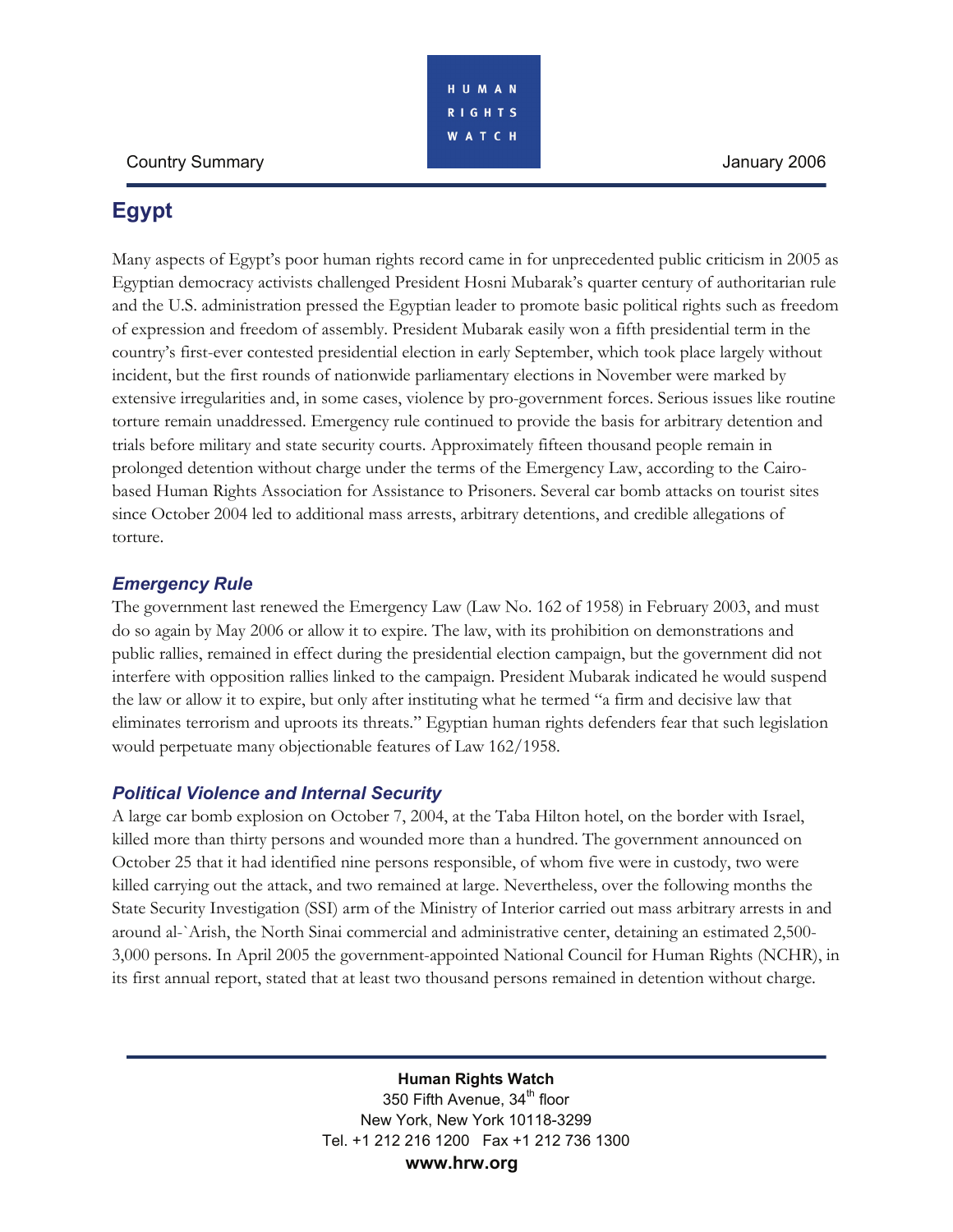On July 23, 2005 three suicide car bombers struck a hotel and tourist markets at Sharm al-Shaikh, at the southern tip of the Sinai Peninsula, killing sixty-seven persons. Three previously unknown groups claimed responsibility. Although security forces arrested several suspects in the days following the attack, in late August they detained an estimated 500-600 persons in a sweep of the mountainous Jabal Halal area of northern Sinai. As of late October 2005 the government had not provided information about whether any of the hundreds arrested had been released or charged in connection with the attack.

In April, three separate shooting and small explosives attacks in Cairo resulted in the deaths of three tourists, as well as the attackers, and injured more than a dozen persons, mostly Egyptian.

The U.S. military command in Iraq said in October that 78 Egyptians, the largest number from any single country, were among the 312 foreign fighters captured thus far while allegedly taking part in the insurgency there.

# *Torture*

Security forces and police routinely torture and mistreat detainees, particularly during interrogations. Torture in the past was used primarily against political dissidents, but in recent years it has been rife in police stations as well, affecting ordinary citizens. In 2004 the Egyptian Organization for Human Rights (EOHR) reported 292 known torture cases between January 1993 and April 2004, 120 of which resulted in the death of the suspect or prisoner. According to EOHR, there were at least seventeen additional cases of deaths in police or security force custody between May 2004 and July 2005. Human Rights Watch and Egyptian human rights organizations documented credible allegations of torture during interrogation from many persons detained following the Taba bombing (see above). A high-level Ministry of Interior official confirmed to Human Rights Watch in February 2005 that the government had not conducted a single criminal investigation of SSI officials for torture or ill-treatment in the past nineteen years, or imposed any disciplinary measures, despite numerous credible allegations of serious abuse in SSI custody.

### *Restrictions on Freedom of Association and Freedom of Expression*

Egypt's law governing associations, Law 84/2002, severely compromises the right to freedom of association, giving the government unwarranted control over the governance and operations of nongovernmental organizations (NGOs). The law provides criminal penalties for "unauthorized" activities, including "engaging in political or union activities, reserved for political parties and syndicates," as well as for carrying out activities prior to an NGO's official authorization and for receiving donations without prior approval from the Ministry of Social Affairs.

Egypt maintains strict controls over political associations as well. In July 2005, the parliament passed government-sponsored revisions to the Political Parties Law (Law 40/1956) providing that new parties be legally registered automatically unless the Political Parties Affairs Committee (PPC), headed by the chair of the National Democratic Party (NDP), rejects the application. The revised law also empowers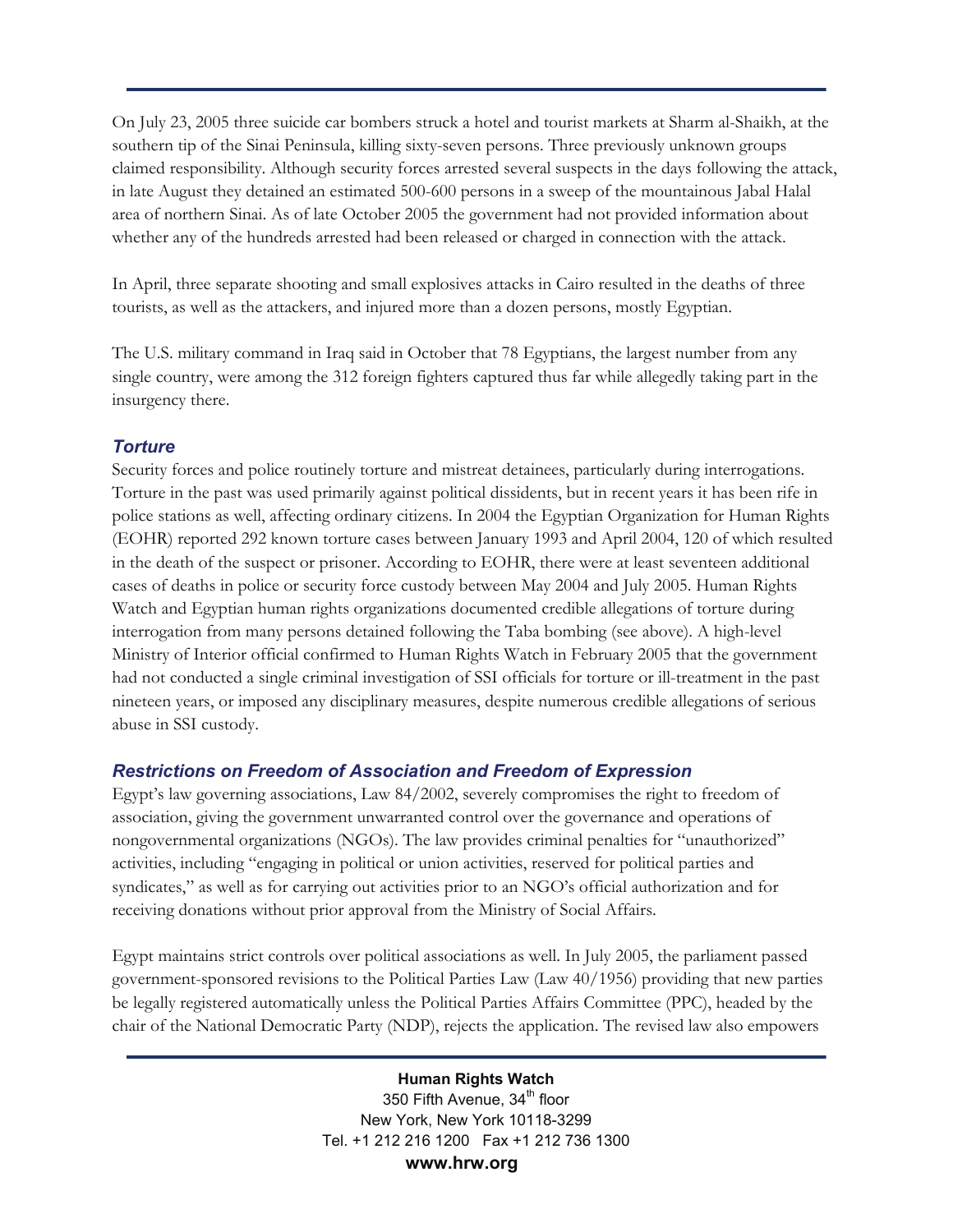the PPC to suspend an existing party's activities if it judges this to be "in the national interest" and to refer alleged breaches of the law to the Prosecutor General.

The government also revised the Law on Political Rights (Law 73/1956), introducing criminal penalties for journalists and publications convicted of publishing "false information" intended to affect election results. The government took no steps to follow through on President Mubarak's public commitment of February 2004 to revise the 1996 Press Law to eliminate, among other things, criminal penalties for offences such as libel and defamation. According to Egyptian human rights monitors, the Prosecutor General in the first eight months of 2005 summoned 22 journalists and writers for questioning on alleged defamation charges after they wrote articles critical of public officials.

### *Ill-treatment of Street Children*

The government periodically conducts arrest campaigns of homeless or truant street children who have committed no crime. In custody many face beatings, sexual abuse, and extortion by police and adult suspects, and police deny them access to food, bedding, and medical care. The authorities do not routinely monitor conditions of detention for children, investigate cases of arbitrary arrest or abuse in custody, or discipline those responsible. In many cases, the police detain children illegally for days before taking them to the public prosecutor on charges of being "vulnerable to delinquency."

# *Women's Rights*

Despite recent reforms of Egypt's family and nationality laws, additional steps are needed to amend laws that discriminate against women and girls, to prosecute gender-based violence, and to grant women and girls equal citizenship rights. Discriminatory personal status laws governing marriage, divorce, custody, and inheritance have institutionalized the second class status of women in the private realm and undermined their legal standing. The penal code does not effectively deter or punish domestic violence, and police are routinely unsympathetic to the concerns of battered women and girls.

# *Religious Intolerance and Discrimination against Religious Minorities*

Although Egypt's constitution provides for equal rights without regard to religion, discrimination against Egyptian Christians and intolerance of Baha'is and unorthodox Muslim sects remains a problem. Egyptian law recognizes conversions to Islam, but not from Islam to other religions. Muslims who convert to Christianity face difficulties in getting new identity papers and some have been arrested for allegedly forging such documents. Baha'i institutions and community activities are prohibited by law.

# *Key International Actors*

The U.S. has long been Egypt's largest provider of foreign military and economic assistance, amounting to U.S.\$1.3 billion in military aid and U.S.\$535 million in economic assistance in 2005. Early in 2005 Deputy Secretary of State Robert Zoellick reportedly warned visiting Egyptian officials that U.S.\$200 million of the annual assistance would be withheld until opposition leader Ayman Nour was released